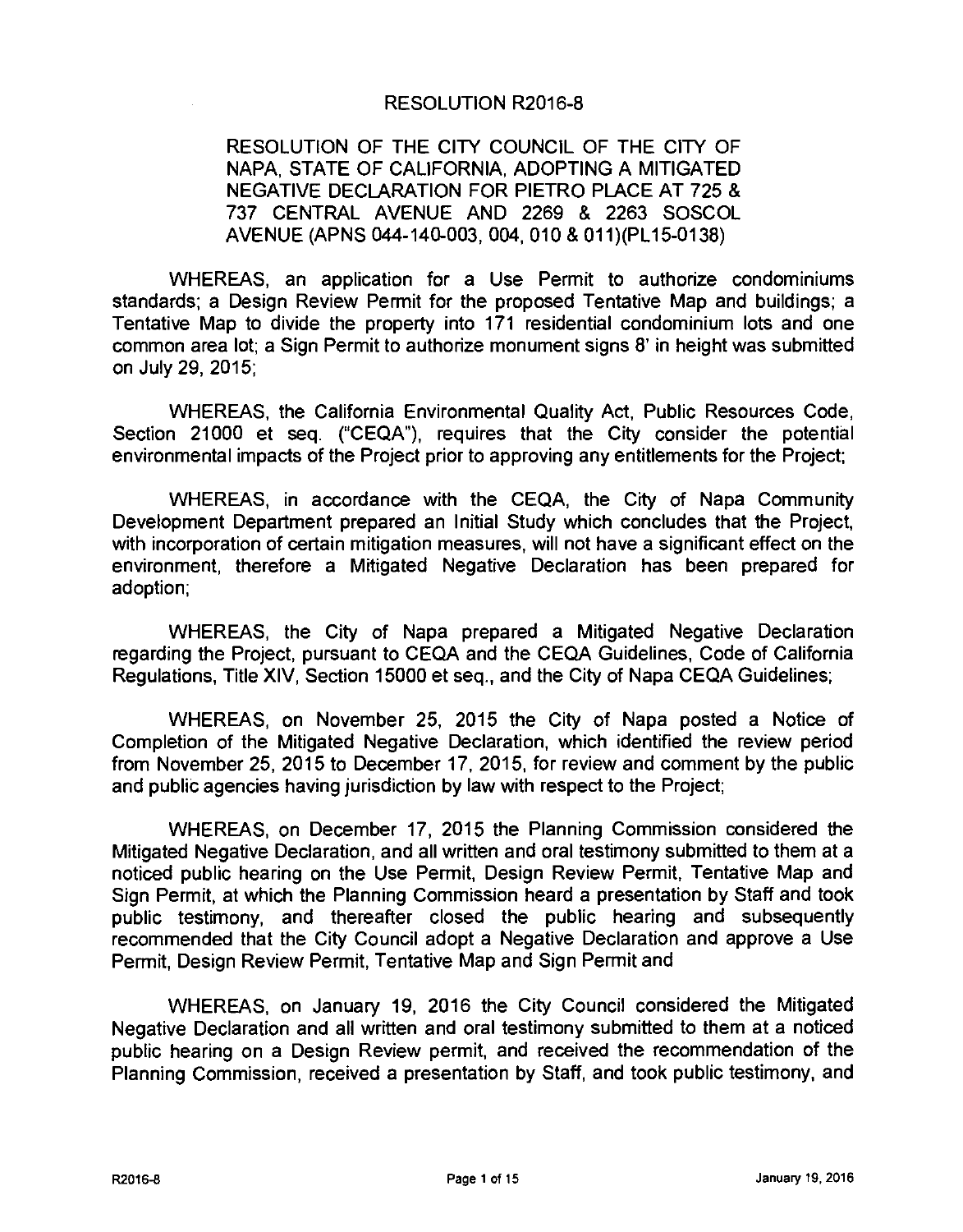thereafter closed the public hearing and considered the adequacy of the Mitigated Negative Declaration.

NOW, THEREFORE, BE IT RESOLVED by the City Council of the City of Napa as follows:

Section 1. The City Council hereby finds that the facts set forth in the recitals to this Resolution are true and correct, and establish the factual basis for the City Council's adoption of this Resolution. The record of the proposed Project's environmental review shall be kept at the Napa City Community Development Department, 1600 First Street, Napa, CA 94559.

Section 2. The City Council hereby finds that there is no substantial evidence, in light of the whole record before the City Council, that "the Project", as analyzed in the Initial Study prepared for the Pietro Place, PL15-0138, as mitigated, dated November 25, 2015, will have a significant effect on the environment; and that this deterrnination reflects the City Council's independent judgment; and the City Council adopts a Mitigated Negative Declaration for this Project with the following mitigation measures:

#### **Aesthetics**

1. All new lighting on private property shall be designed to eliminate direct light spilling onto adjacent residential properties.

2. Low-level lighting shall be utilized in any parking area(s) as opposed to elevated high-intensity light standards.

3. All new utilities shall be placed underground.

4. The plans submitted for the project improvements or building permit, whichever comes first, shall include a final landscape and irrigation plan designed and signed by a licensed landscape architect or landscape contractor. No improvement plans shall be approved nor building permit issued until the Planning Division approves the landscape and irrigation plan. Prior to occupancy, the licensed professional who signed the final landscape and irrigation plan shall certify in writing to the Planning Manager that he/she has inspected and approved the installation of landscaping and irrigation and has found them to be consistent with the approved plans and that the systems are in working order. A substitution of an alternate licensed professional may be allowed by the Planning Manager upon a showing of good cause.

5. All exterior lighting on the site shall be property shielded and directed downward to preclude glare conditions that might impact adjacent properties or public streets.

6. All roofing, building and sign materials shall be painted or treated with a "flat" paint or treatment to reduce glare and reflective surfaces.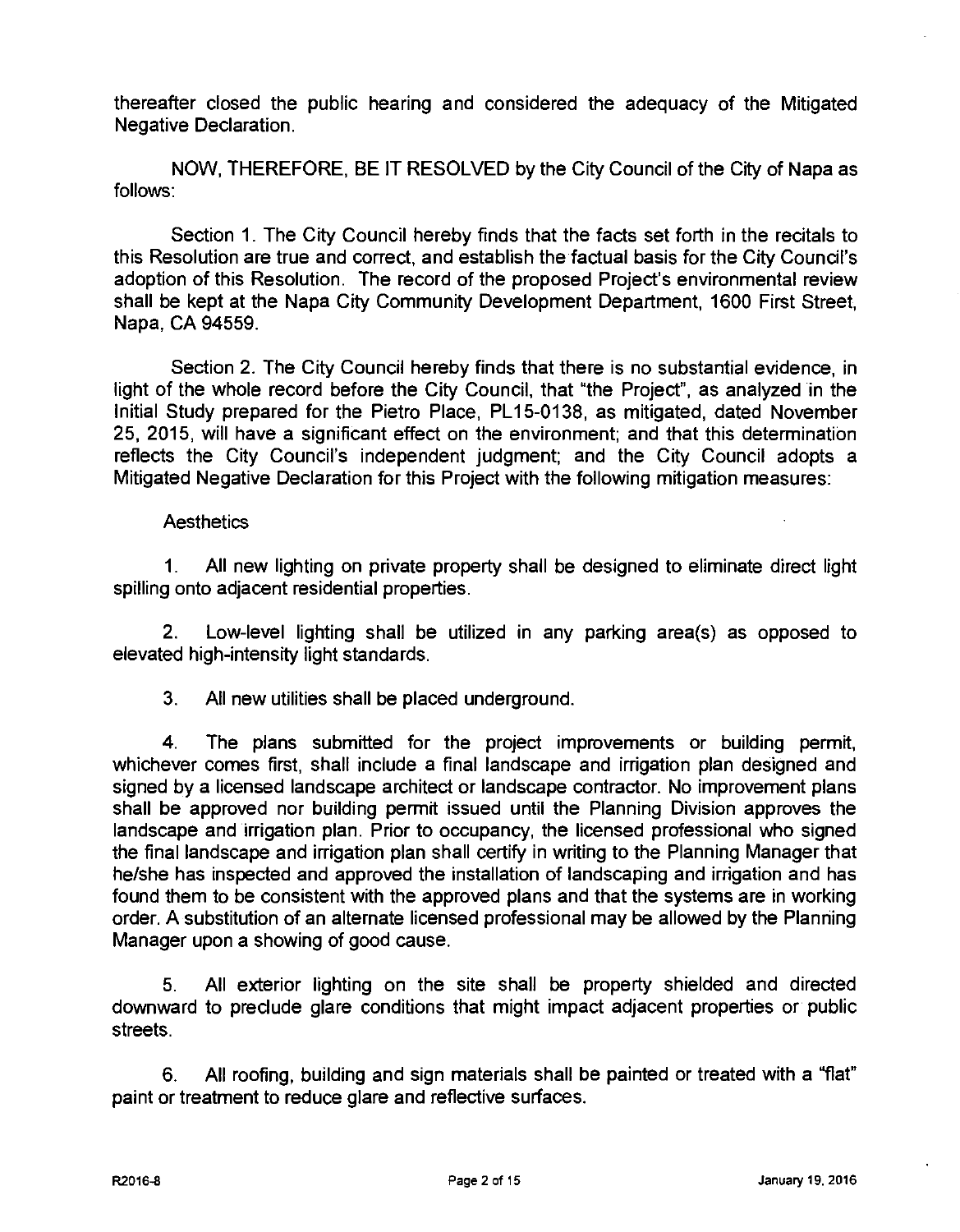7. All windows and glass proposed for the exterior of the building shall be nonreflective glass.

8. All parking lots shall be designed or include landscaping / screen features designed to minimize vehicle headlights from shining into adjacent residential units.

9. All installed lighting shall not blink, flash, or be of an unusually high intensity or brightness. Lighting fixtures shall be appropriate in height, intensity and scale to the use they are serving.

Air Quality

10. Grading and construction equipment shall be shut down when not in use.

11. Construction activities shall not occur during windy periods.

12. Exposed soil surfaces shall be periodically sprinkled to retard dust; no City water shall be used for this purpose.

13. All exposed surfaces (e.g., parking areas, staging areas, soil piles, graded areas, and unpaved access roads) shall be watered at a frequency adequate to maintain minimum soil moisture of 12 percent. Moisture content can be verified by lab samples or moisture probe.

14. All haul trucks transporting soil, sand, or other loose material off-site shall be covered.

15. All visible mud or dirt track-out onto adjacent public roads shall be removed using wet power vacuum street sweepers at least once per day. The use of dry power sweeping is prohibited.

16. The contractor or City official shall post several publicly visible signs at either end of the property with the telephone number and person to contact at the City regarding dust complaints. This person shall respond and take corrective action within 24 hours. The Bay Area Air Quality Management District's phone number shall also be visible to ensure compliance with applicable regulations.

17. All vehicle speeds on unpaved roads shall be limited to 15 mph.

18. All roadways, driveways, and sidewalks to be paved shall be completed as soon as possible. Building pads shall be laid as soon as possible after grading unless seeding or soil binders are used.

19. Idling times shall be minimized either by shutting equipment off when not in use or reducing the maximum idling time to 5 minutes (as required by the California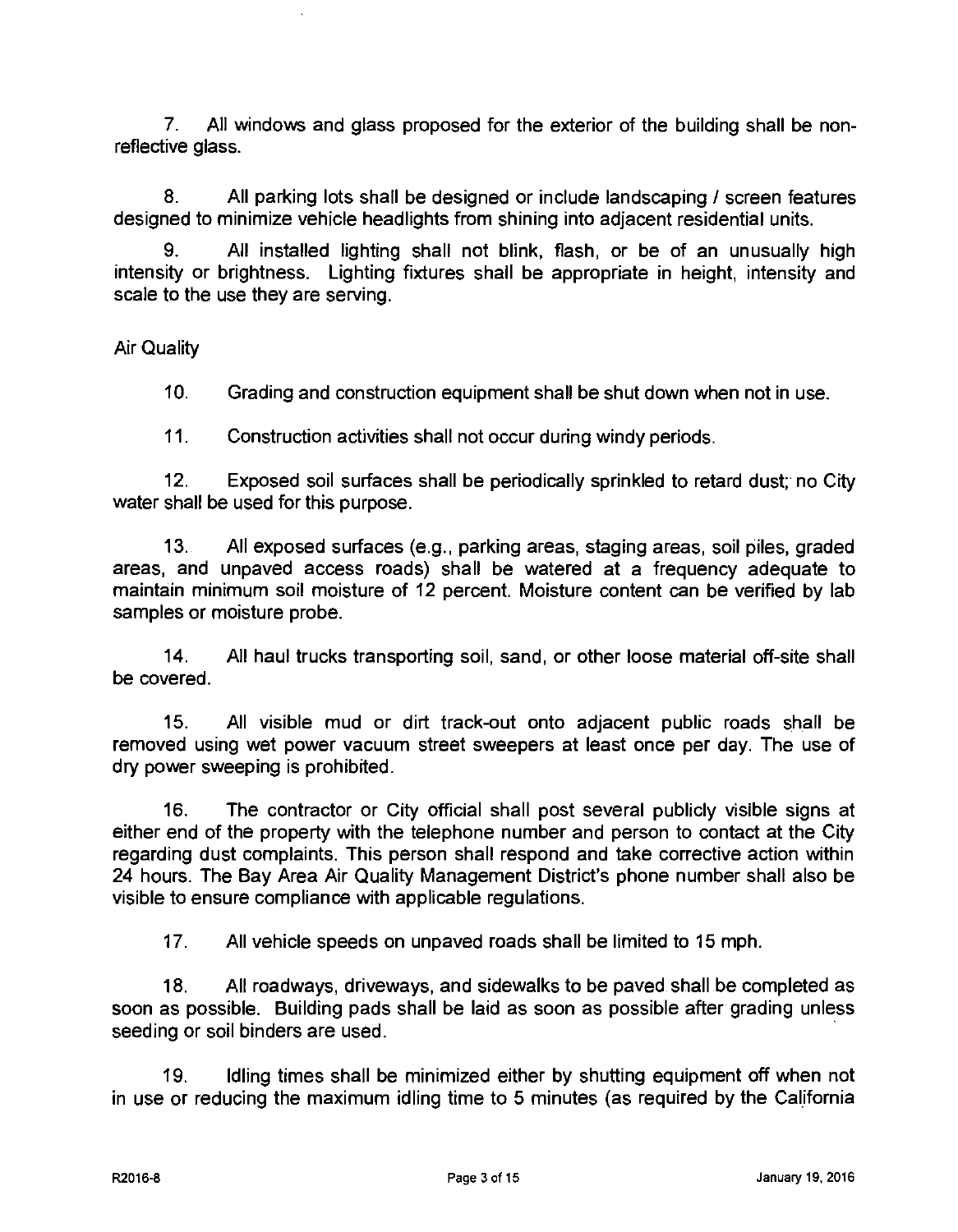airborne toxics control measure Title 13, Section 2485 of California Code of Regulations [CCR]). Clear signage shall be provided for construction workers at all access points.

20. All construction equipment shall be maintained and properly tuned in accordance with manufacturer's specifications. All equipment shall be checked by a certified mechanic and determined to be running in proper condition prior to operation.

21. All excavation, grading, and/or demolition activities shall be suspended when average wind speeds exceed 20 mph.

22. Vegetative ground cover (e.g., fast-germinating native grass seed) shall be planted in disturbed areas as soon as possible and watered appropriately until vegetation is established.

23. The simultaneous occurrence of excavation, grading, and grounddisturbing construction activities on the same area at any one time shall be limited. Activities shall be phased to reduce the amount of disturbed surfaces at any one time.

24. All trucks and equipment, including their tires, shall be washed off prior to leaving the site.

25. Any proposed fireplaces within the development shall include a gas insert and all stoves shall be required to meet EPA certification.

## Biological Resources

26. Vegetation removal activities shall be conducted during the non-breeding season (i.e., September through February) to avoid direct impacts to nesting birds. If such work is required to be scheduled during the breeding season (March through August), a qualified ornithologist shall conduct a preconstruction survey of the work area to determine if any birds are nesting in or in the vicinity of vegetation to be removed. The preconstruction survey will be conducted within 15 days prior to the start of work from March through May (since there is higher potential for birds to initiate nesting during this period), and within 30 days prior to the start of work from June through August. If active nests are found in the work area, the biologist will determine an appropriately-sized buffer around the nest in which no work shall be allowed until the young have successfully fledged. The size of the nest buffer shall be determined by the biologist in consultation with the California Department of Fish and Wildlife. Buffer widths depend on the nesting species and its sensitivity to disturbance. In general buffer widths of 50-feet are adequate for nesting songbirds in urban settings. This restriction does not apply to house sparrow (Passer domesticus) or starlings (Sturnus vulgaris) which are exempted from protection.

27. The conceptual landscape plan does not currently indicate the planting of any native trees on site. Per City requirements, the applicant is responsible for planting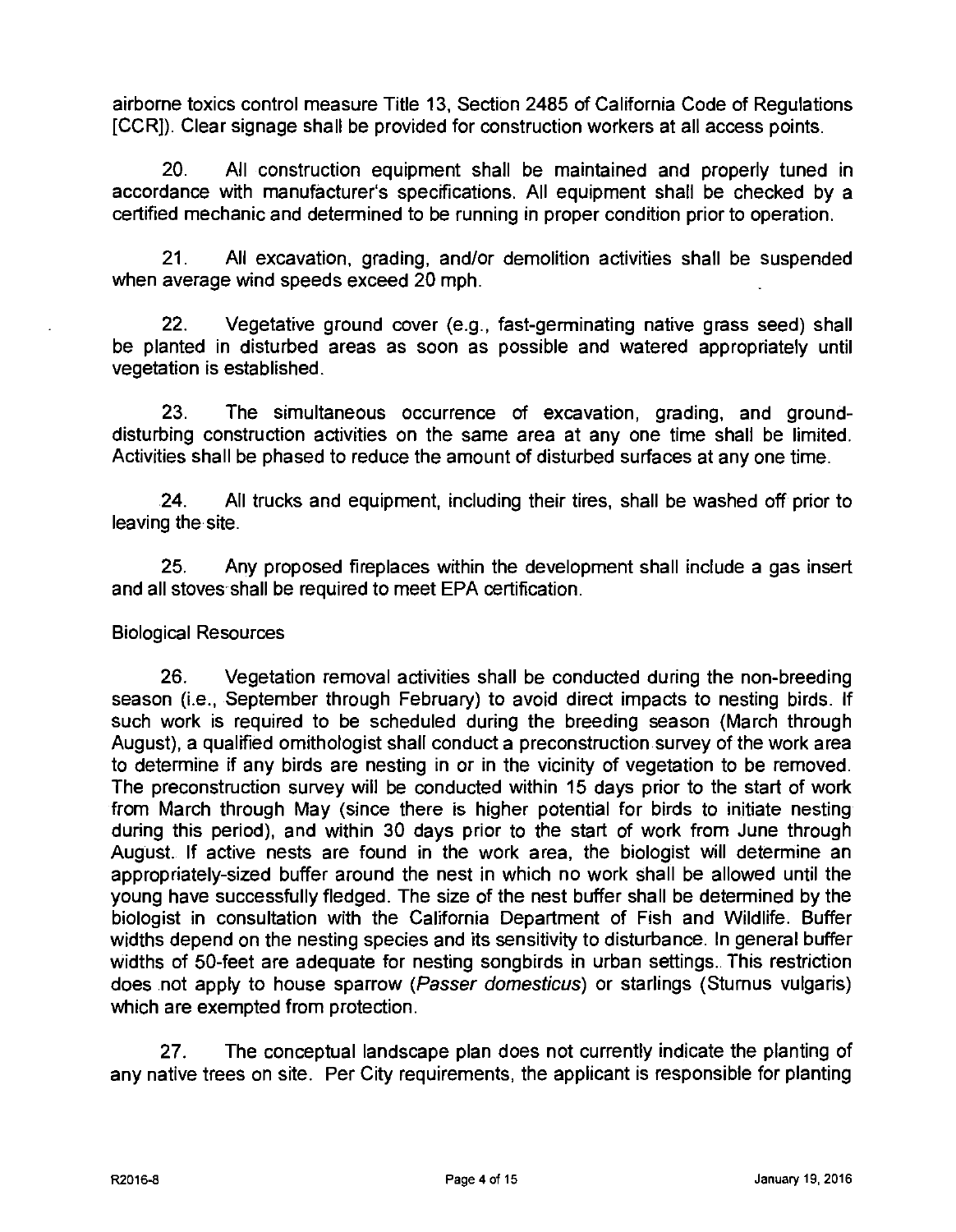an additional 322 replacement trees on the site or providing the trees in the form of an in-lieu fee of \$104,650.

28. All landscaping for each residential building shall be installed prior to issuance of a Certificate of Occupancy for that individual building.

#### Cultural Resources

29. If any archaeological materials or objects are unearthed during project construction, all work in the vicinity shall be immediately halted until a qualified archaeologist is retained by the City of Napa to evaluate the finds. The project Applicant shall comply with all mitigation recommendations of the archaeologist prior to commencing work in the vicinity of the archaeological finds.

30. If subsurface prehistoric or historic-period archaeological deposits are identified on the project site during project activities, all work within 25 feet of the discovery shall be redirected and a qualified archaeologist shall be contacted to determine whether such deposits are historical resources, as required by CEQA Guidelines, Section 15064.5 (c)(1). If these deposits do not qualify as archaeological resources, a determination shall be made if they qualify as unique archaeological resources, pursuant to CEQA Guidelines, Section 15064.5(c)(3). If the deposit is neither a historical nor unique archaeological resource, avoidance is not necessary. Upon completion of the significance assessment, the archaeologist shall prepare a report documenting the methods and results, and provide recommendations for the treatment of the archaeological materials discovered. The report/recommendations shall be submitted to the City of Napa Community Development Department and the Northwest Information Center.

31. If the deposits qualify as a historical resource based on a review by a qualified archaeologist, they shall be preserved in place as the preferred method of mitigation, pursuant to CEQA Guidelines, Section 15126.4(b)(3)(A). If preservation in place is not feasible, impacts to the deposit shall be mitigated by other means. Other means of mitigation may include, but are not necessarily limited to systematic recovery and analysis of archaeological deposits, recording the resource, preparing a report of findings, and accessioning recovered archaeological materials at an appropriate curation facility. Public educational outreach may also be appropriate. If the recovery and analysis of the deposit's scientific data is the only feasible option, such data recovery work shall be required, and shall be done by a qualified archaeologist in accordance with a data recovery plan in satisfaction of CEQA Guidelines, Section 15126.4(b)(3)(C). The report/recommendations shall be submitted to the City of Napa Community Development Department and the Northwest Information Center.

32. If the deposits meet the definition of a unique archaeological resource based on a review by a qualified archaeologist, they shall be preserved in place as the preferred method of mitigation, pursuant to CEQA Guidelines, Section 15126.4(b)(3)(A). If preservation in place is not feasible, impacts to the deposit shall be mitigated by other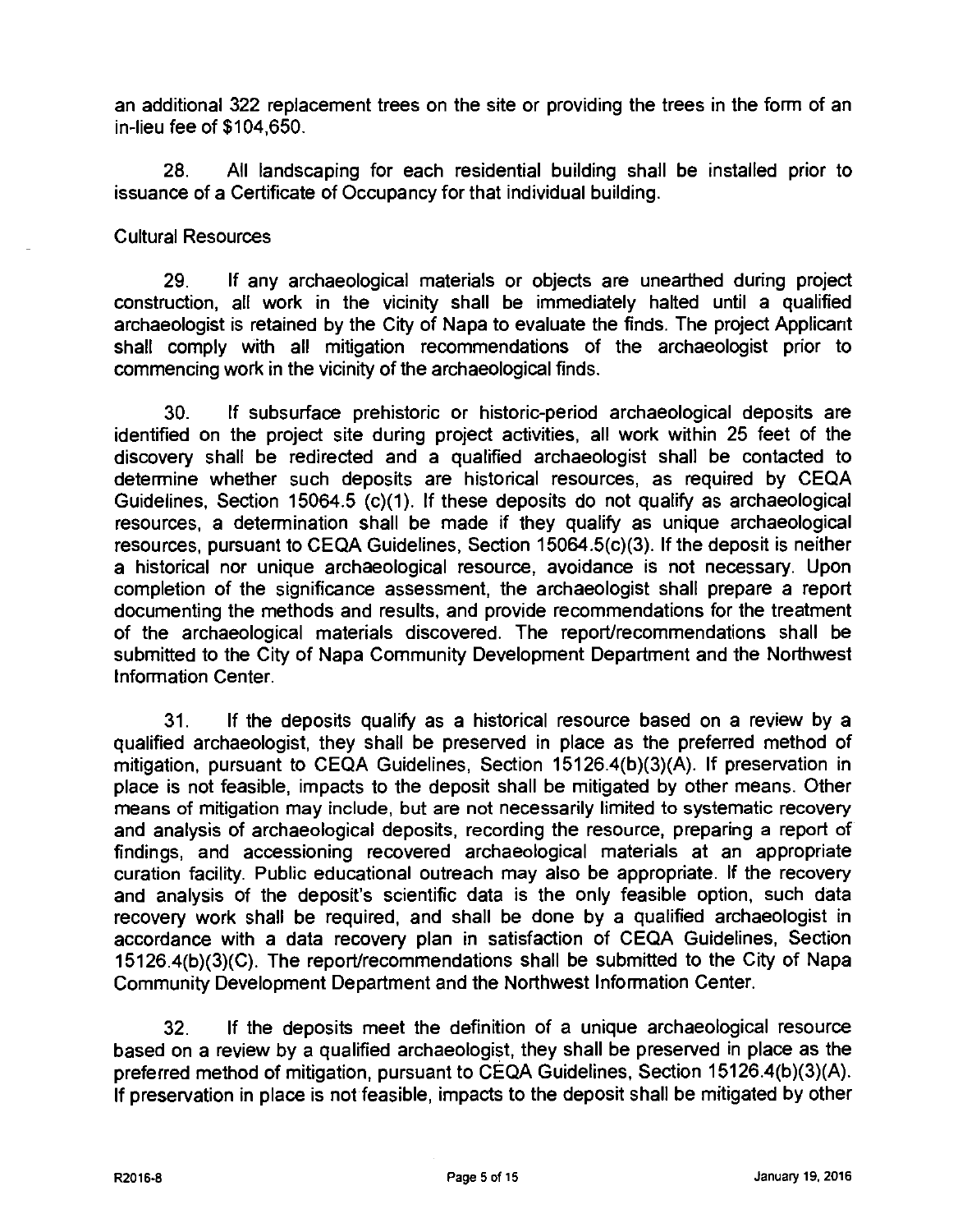means. Other means of mitigation may include, but are not necessarily limited to systematic recovery and analysis of archaeological deposits, recording the resource, preparing a report of findings, and accessioning recovered archaeological materials at an appropriate curation facility. Public educational outreach may also be appropriate. If the recovery and analysis of the deposit's scientific data is the only feasible option, such data recovery work shall be required, and shall be done by a qualified archaeologist in accordance with a data recovery plan in satisfaction of CEQA Guidelines, Section 15126.4(b)(3)(C).

33. If the archaeological deposit in question is prehistoric in nature, the significance assessment and mitigation development described above shall be done in consultation with the descendant community representatives as identified by the Native American Heritage Commission, (NAHC).

34. If paleontological resources are encountered during ground-disturbing project activities, work shall be halted immediately at the location of the resources. The on-site construction foreman shall notify the City's Community Development Department to contact a qualified paleontologist to assess the situation, consult with agencies as appropriate, and make recommendations for the treatment of the discovery. Construction workers shall not collect or move any paleontological resources If found to be significant, and project activities cannot avoid the paleontological resources, adverse effects to paleontological resources shall be mitigated. Mitigation may include on-site monitoring, recording the fossil locality, data recovery and analysis, a final report, and accessioning the fossil material and technical report to a paleontological repository. Upon completion of the assessment, a report documenting methods, findings, and recommendations shall be prepared and submitted to the City of Napa Community Development Department and, if paleontological materials are identified, a paleontological repository, such as the University of California Museum of Paleontology.

35. In the event that human remains are encountered, the on-site construction foreman shall stop all work within 25 feet of the discovery and shall immediately contact the City's Community Development Department and the County Coroner. At the same time, a qualified archaeologist shall be contacted to assess the situation and consult with agencies as appropriate. On-site construction workers shall not collect or move any human remains and associated materials. If the human remains are of Native American origin, the coroner must notify the Native American Heritage Commission within 24 hours of this identification. The Native American Heritage Commission shall identify a Most Likely Descendant to inspect the site and provide recommendations for the proper treatment of the remains and associated grave goods. Upon completion of the assessment, the archaeologist shall prepare a report documenting the methods and results, and provide recommendations for the treatment of the human remains and any associated cultural materials, as appropriate and in coordination with the recommendations of the Most Likely Descendant. The report shall be submitted to the City of Napa Community Development Department and the Northwest Information Center.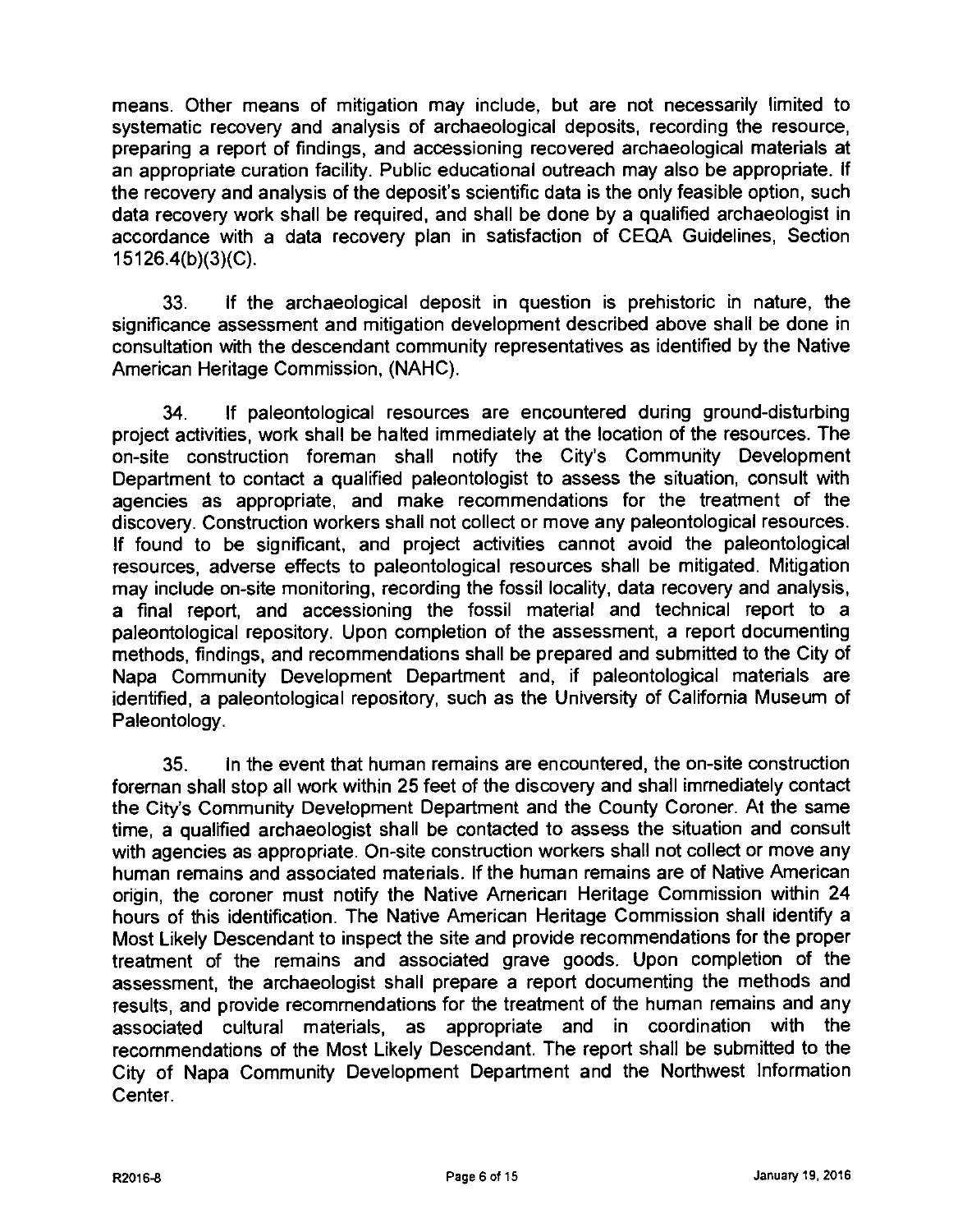36. The project Applicant shall assure that project personnel (e.g., contractor, construction workers) are informed that collecting significant historical or unique archaeological resources discovered during development of the project is prohibited by law. Prehistoric or Native American resources can include chert or obsidian', flakes, projectile points, mortars, and pestles as well as dark friable soil containing shell and bone dietary debris, heat-affected rock, or human burials. Historic resources can include nails, bottles, or other items often found in refuse deposits.

## Geology and Soils

37. All Project-related grading, trenching, backfilling, and compaction operations shall be conducted in accordance with the City of Napa Public Works Department Standard Specifications (hereinafter referred to as PWD Standard Specifications).

38. All construction activities shall meet the Uniform Building Code regulations for seismic safety (i.e., reinforcing perimeter and/or load bearing walls, bracing parapets, etc.).

39. Developer shall provide an erosion and sediment control plan and a schedule for implementation of approved measures to the Public Works Director for approval with the first improvement plans submitted for review. No grading and excavation shall be performed except in accordance with the approved plan and schedule.

40. Hydroseeding of all disturbed slopes shall be completed by October 1; Developer shall provide sufficient maintenance and irrigation of the slopes such that growth is established by November 1.

41. For all subdivision and parcel maps, the Developer shall prepare a Soils Investigation/Geotechnical Report in accordance with Section 16.36.200 of the NMC. The improvement plans shall incorporate all design and construction criteria specified in the report. The geotechnical engineer shall sign the improvement plans and approve them as conforming to their recommendations prior to parcel/final map approval. The geotechnical engineer shall also assume responsibility for inspection of the work and shall certify to the City, prior to acceptance of the work, that the work performed is adequate and complies with their recommendations. Additional soils information may be required by the Chief Building Inspector during the plan check of individual house plans in accordance with Title 15 of the NMC.

42. All subsequent development plans and construction shall be in compliance with the recommendations set forth in the March 13, 2015 Geotechnical Investigation prepared by Miller Pacific Engineering Group.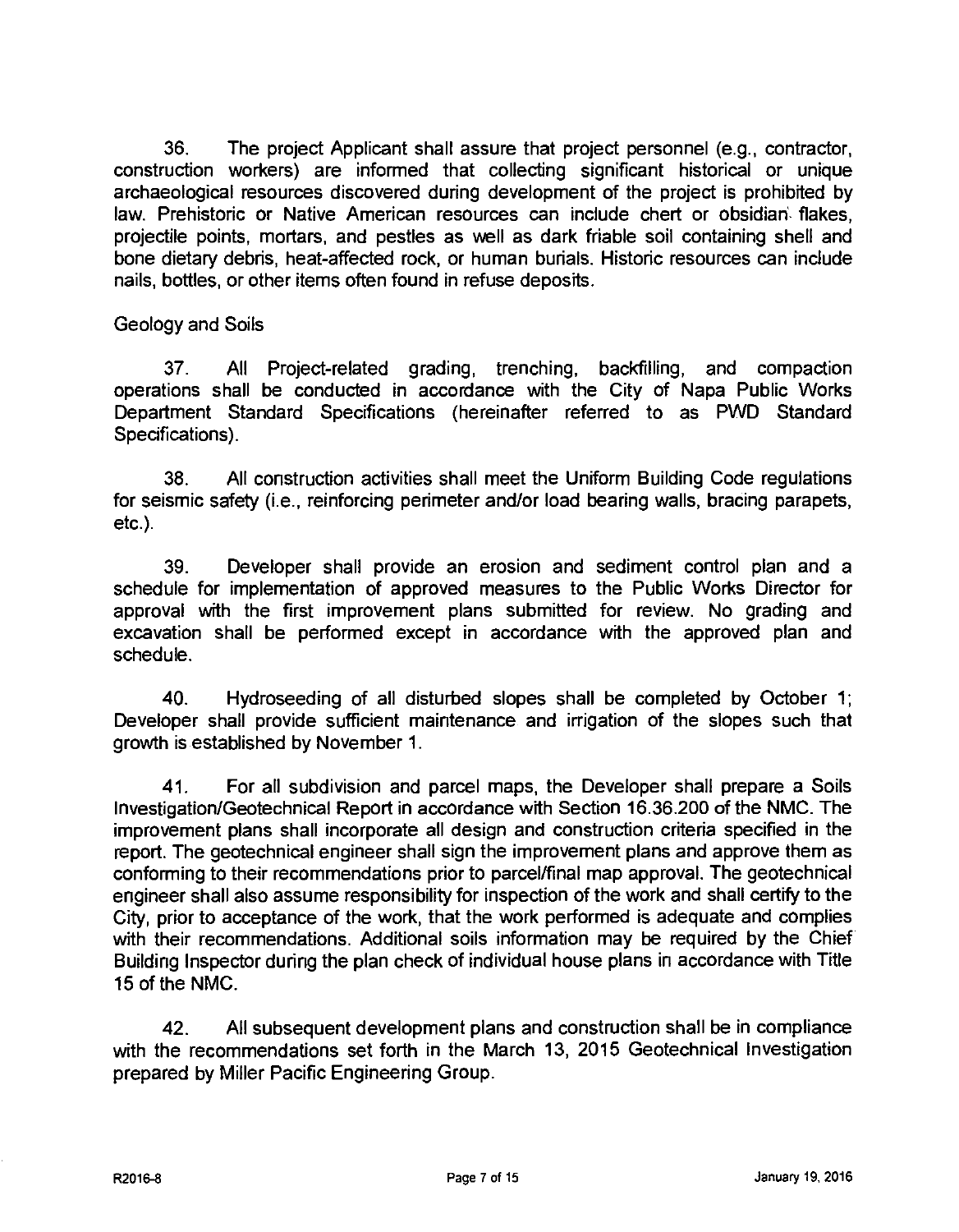Hazards or Hazardous Materials

43. If any contamination is discovered during site grading/construction, the contractor shall stop work immediately and contact the registered geologist from the County of Napa Planning, Building, and Environmental Services Department.

44. Project construction plans shall include emergency procedures for responding to hazardous materials release for material that will be brought onto the site as part of construction activities. The emergency procedures for hazardous materials releases shall include the necessary personal protective equipment, spill containment procedures, and training of workers to respond to accidental spills/release. The Contractor shall be required to have on-hand at all times adequate absorbent materials and containment booms to handle a spill equivalent to the largest container of fuels or oils in their possession. All use, storage, transport, and disposal of hazardous materials (including any hazardous wastes) during construction activities shall be performed in accordance with existing local, state, and federal hazardous materials regulations.

## Hydrology and Water Quality

45. To insure adequate drainage control, the Developer of any project which introduces new impervious surfaces (roof, driveways, patios) which will change the rate of absorption of drainage or surface run-off shall submit a drainage and grading plan designed in accordance with Policy Resolution No. 17 and the City of Napa Public Works Department Standard Specifications to the Public Works Department for its approval.

46. If the project is in the Flood Hazard or Floodway Areas of the Napa River or its tributaries, Developer shall submit Certifications of Compliance by a registered architect or civil engineer required by NMC Chapter 17.62 to the Public Works Department at the times set forth in Chapter 17.62.

47. Side yards of each lot shall have of a minimum unobstructed width of five (5) feet. No building encroachments, door landings or mechanical equipment shall be placed in this unobstructed area without the review and approval of the Public Works Director in order to assure adequate drainage.

48. For any construction activity that results in the disturbance of five (5) acres or greater total land area, or is part of a larger common plan of development that disturbs five (5) acres or greater total land area, Developer shall file a Notice of Intent with the California Regional Water Quality Control Board ("SWRCB") prior to any grading or construction activity. In the event construction activity for the project occurs after the SWRCB has changed its General Permit for construction activity to cover disturbance(s) of one (1) acre or more, this measure shall apply to any construction activity for this project which results in the disturbance of one (1) acre or greater total land area, or is part of a larger common plan of development that disturbs one (1) acre or greater total land area.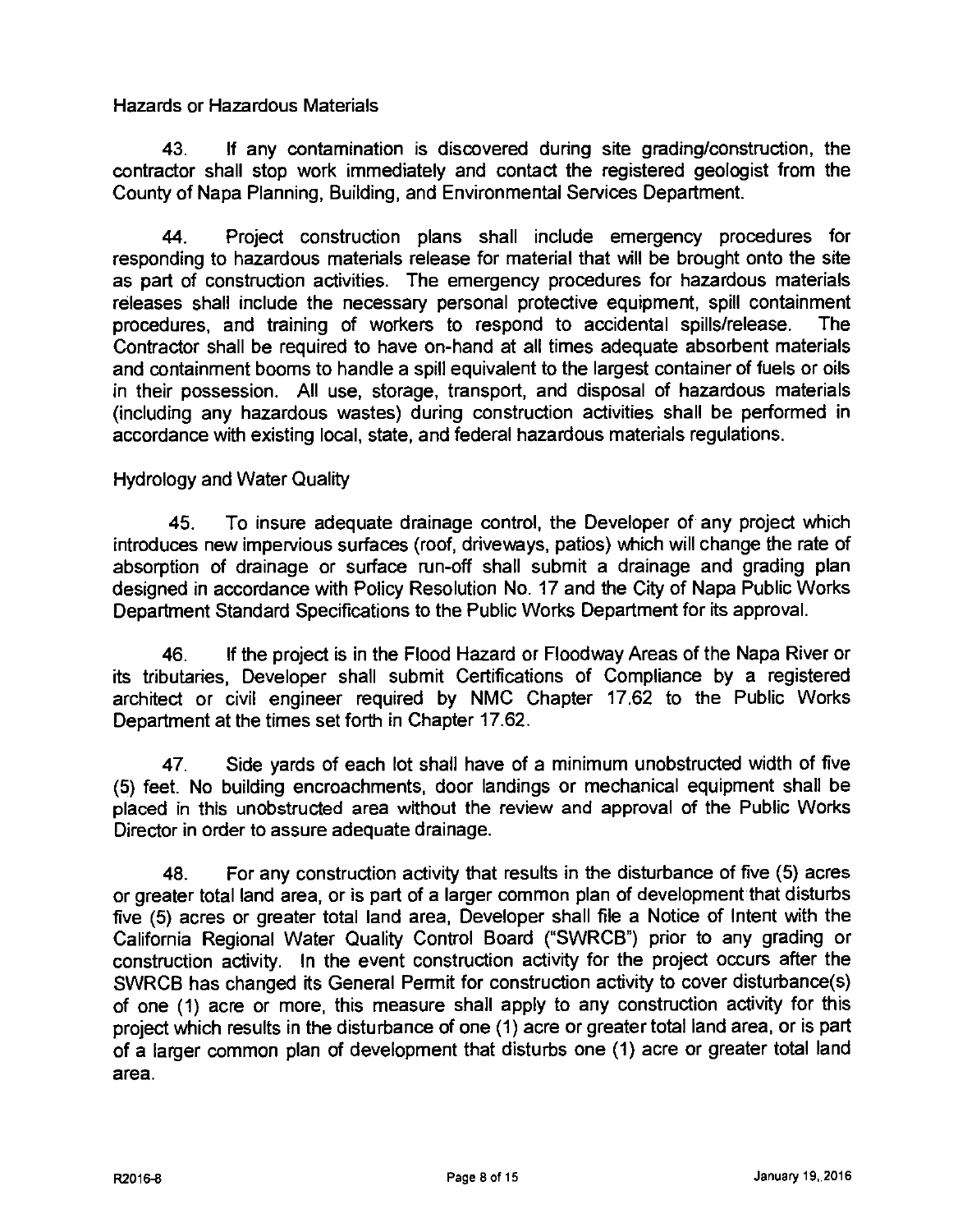49. The Developer shall ensure that no construction materials (e.g., cleaning fresh concrete from equipment) are conveyed into the storm drain system. The Developer shall pay for any required cleanup, testing and City administrative costs resulting from consequence of construction materials into the storm water drainage system.

50. All materials that could cause water pollution (i.e., motor oil, fuels, paints, etc.) shall be stored and used in a manner that will not cause any pollution. All discarded material and any accidental spills shall be removed and disposed of at an approved disposal site.

51. The Developer of an industrial facility shall file a Notice of Intent in accordance with the State General Permit with the State Water Resources Control Board prior to establishment of the use.

52. All construction activities shall be performed in a manner that minimizes, to the maximum extent practicable, any pollutants entering directly or indirectly the storm water system or ground water. The Developer shall pay for any required cleanup, testing and City administrative costs resulting from consequence of construction materials into the storm water drainage system.

53. Unless otherwise provided, all measures included in project approval pursuant to NMC Chapter 17.60 (CR suffix and flood evacuation) shall be installed or carried out prior to final clearance of the building permit or concurrently with the installation of site improvements in the case of a subdivision map.

54. Developer shall meet the requirements of discharging to a public storm drainage system as required to ensure compliance by the City with all state and federal laws and regulations related to storm water as stipulated in the Clean Water Act. Developer shall meet the requirements of the National Pollutant Discharge Elimination System ("NPDES") permit in effect prior to completion of project construction for storm water discharges from the municipal storm water system operated by the City of Napa. Developer shall comply with the Storm Water Pollution Mitigation Plan ("SWPMP") submitted by Developer as part of its application as (modified and) approved by the Director of Public Works.

55. Developer shall mark all new storm drain inlets with permanent markings, which state "No Dumping—Flows to River." This work shall be shown on improvement plans.

56. Developer shall record a plan for long-term private maintenance acceptable to the Director of Public Works and the City Attorney for any structural storm water pollution removal devices or treatment control BMP incorporated as part of the project. The plan shall comply with City and SWRCB requirements including, but not limited to, a detailed description of responsible parties, inspections, maintenance procedures for the detention system, including monitoring and documentation of annual report to the Public Works Department and procedures for enforcement. Appropriate easements or other arrangements satisfactory to the Public Works Director and City Attorney necessary or convenient to ensure the feasibility of the scheme and fulfillment of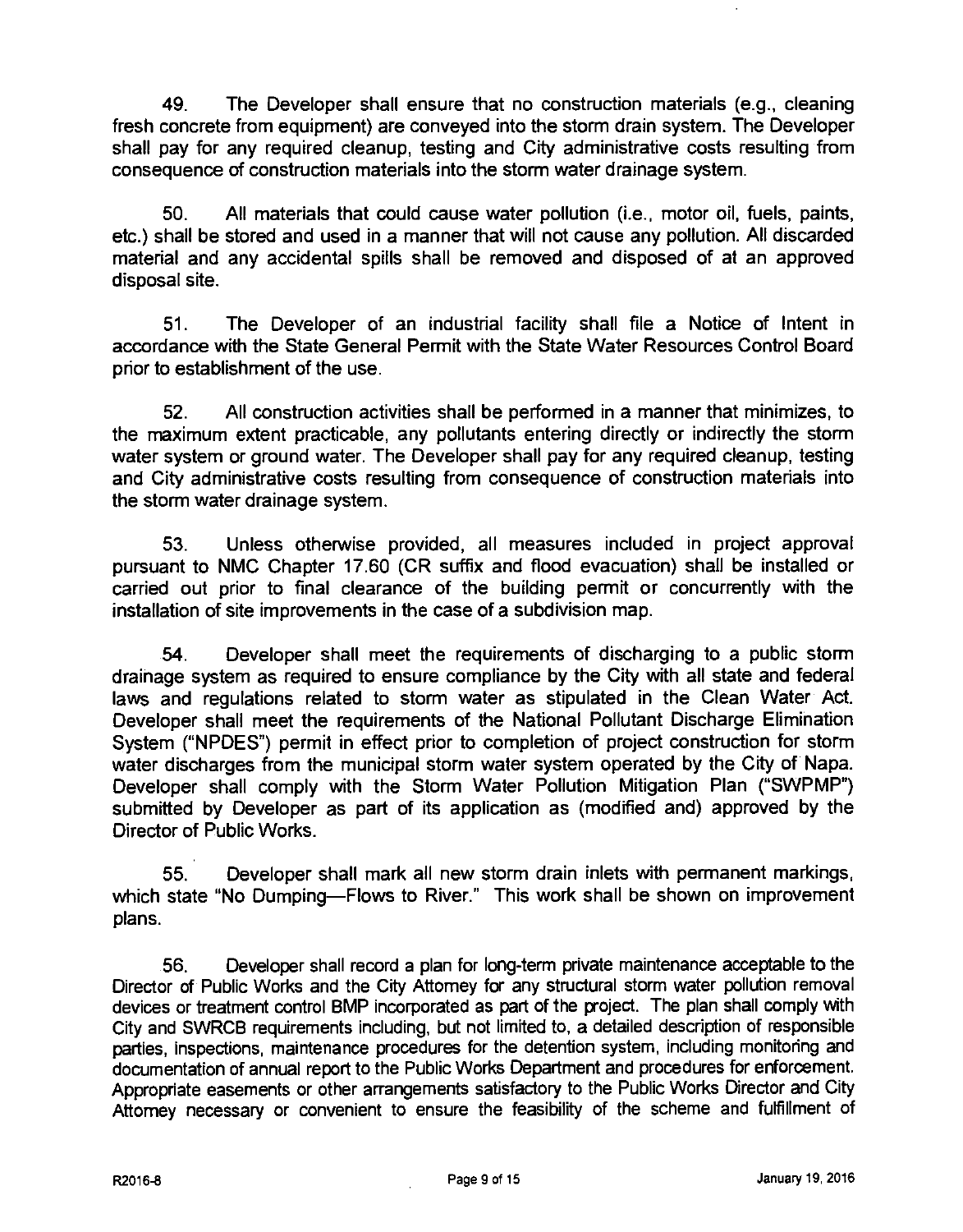maintenance responsibilities shall be secured and recorded prior to approval of the final/parcel map or issuance of a building permit, whichever comes first.

57. All subsequent development plans and construction shall be in compliance with the recommendations set forth in the September 11, 2015 Stormwater Control Plan prepared by RSA+.

58. In general, it is the City's policy to require parcels to be graded to drain independently from adjoining parcels. If surface drainage is currently passing from adjoining properties onto the subject property, the grading plan for the project shall be designed to continue to accept such drainage and easements shall be established to allow such drainage patterns to continue. All surface drainage must be collected and conveyed to a public street, storm drain or approved ouffall.

Land Use and Planning

59. Developer shall comply with all requirements of federal, state, and local laws and regulations applicable to project construction and issuance of building permits.

60. Developer shall comply with the monitoring/reporting check lists development pursuant to the City of Napa Resolution 96-153 regarding CEQA implementation procedures for both standard and project specific mitigation measures.

61. Developer shall notify all employees and agents of the mitigation measures and conditions applicable to the project and shall ensure compliance with such measures and conditions. Developer shall also notify all assigns and transferees of the same.

## Noise

62. Construction activities shall be limited to specific times pursuant to NMC 8.08.025 which limits construction activities to 7:00 a.m. to 7:00 p.m., Monday through Friday and 8:00 a.m. to 4:00 p.m. on weekends or legal holidays, unless a permit is first secured from the City Manager (or his/her designee) for additional hours. The ordinance further states that there will be: no start-up of machines nor equipment prior to 8:00 a.m., Monday through Friday; no delivery of materials nor equipment prior to 7:30 a.m. nor past 5:00 p.m., Monday through Friday; no cleaning of machines nor equipment past 6:00 p.m., Monday through Friday; no servicing of equipment past 6:45 p.m., Monday through Friday.

63. Construction equipment must have state-of-the-art muffler systems required by current law. Muffler systems shall be properly maintained.

64. Noisy stationary construction equipment, such as compressors, shall be placed away from developed areas off-site and/or provided with acoustical shielding.

65. Grading and construction equipment shall be shut down when not in use.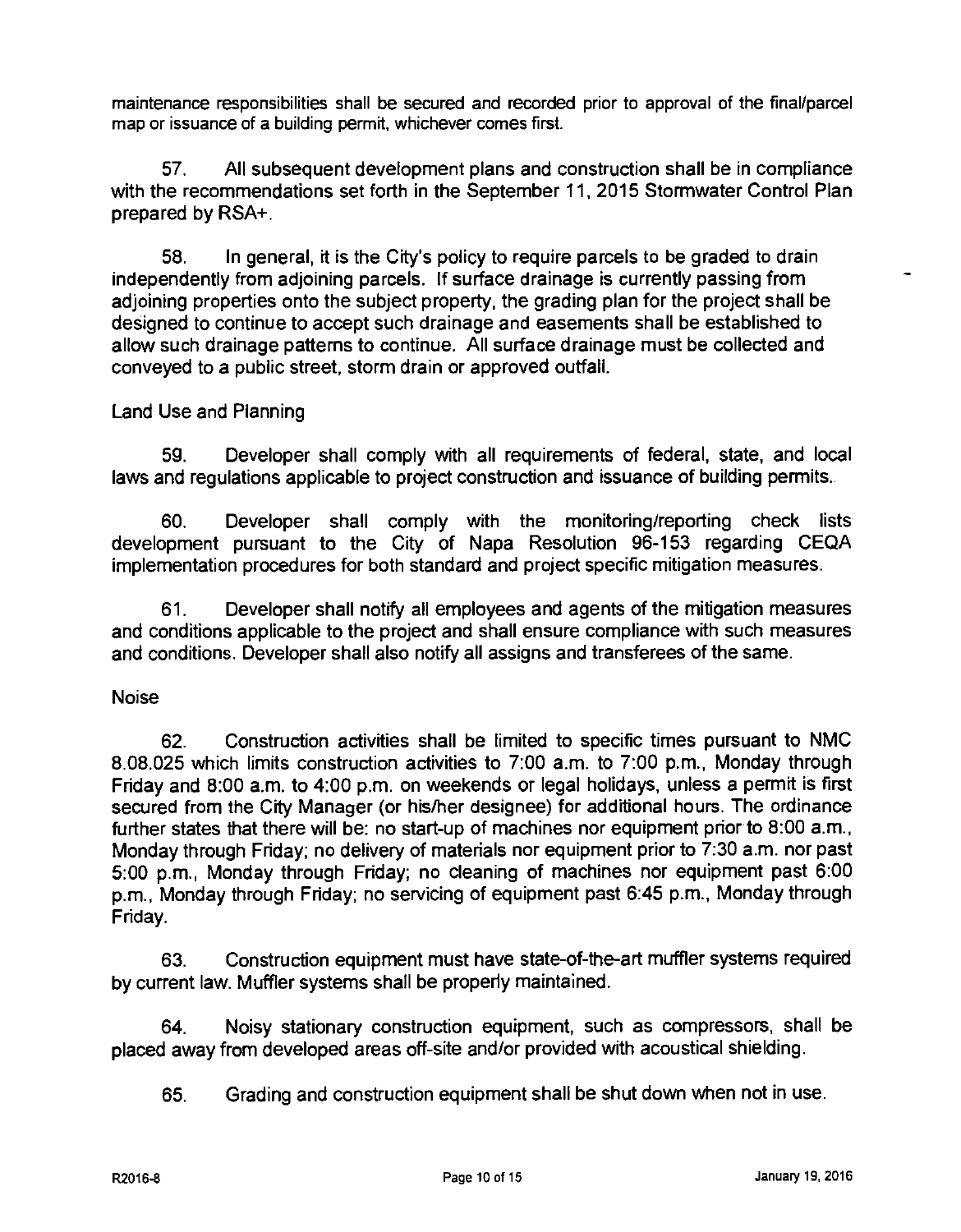66. The project construction contractor shall comply with the following noise reduction measures:

General construction activities shall be allowed only on weekdays between the hours of 7:00 a.m. to 7:00 p.m.

Machines or equipment shall not start up prior to 8:00 a.m. Monday through **Friday** 

Deliveries of materials shall not occur prior to 7:30 a.m. or past 5:00 p.m., Monday through Friday.

Cleaning of machines and equipment shall not occur past 6:00 p.m., Monday through Friday.

Servicing of equipment shall not occur past 6:45 p.m. Monday through Friday.

Construction on weekends or legal holidays shall be limited to the hours of 8:00 a.m. to 4:00 p.m., unless a permit is issued by the City manager or his/her designee, pursuant to section 8.08.050 of the City of Napa Municipal Code.

All muffler systems on construction equipment shall be properly maintained

All construction equipment shall not be placed adjacent to the neighboring residential property line unless said equipment is provided with acoustical shielding.

The construction contractor shall post signs prohibiting unnecessary idling of internal combustion engines.

## Public Services

67. Developer shall comply with all applicable requirements of the Uniform Fire Code, the Fire Department and PWD Standard Specifications and the Fire Department "Standard Requirements for Commercial/Residential Projects," including, without limitation, the requirements for access, new construction, smoke detectors, fire extinguishers, fire hydrants, etc. Existing fire hydrants may be used to meet hydrant location requirements only if they meet or are changed to meet current hydrant specifications.

68. Properties having common ownership shall provide the Fire Department with a notarized copy of the recorded conditions, covenants, and restrictions agreement in a form satisfactory to the City Attorney, subject to approval of the Fire Marshall ensuring that all components of fire protection system(s), and fire access roads will be maintained by a maintenance district, owner's association, or similar legally responsible entity.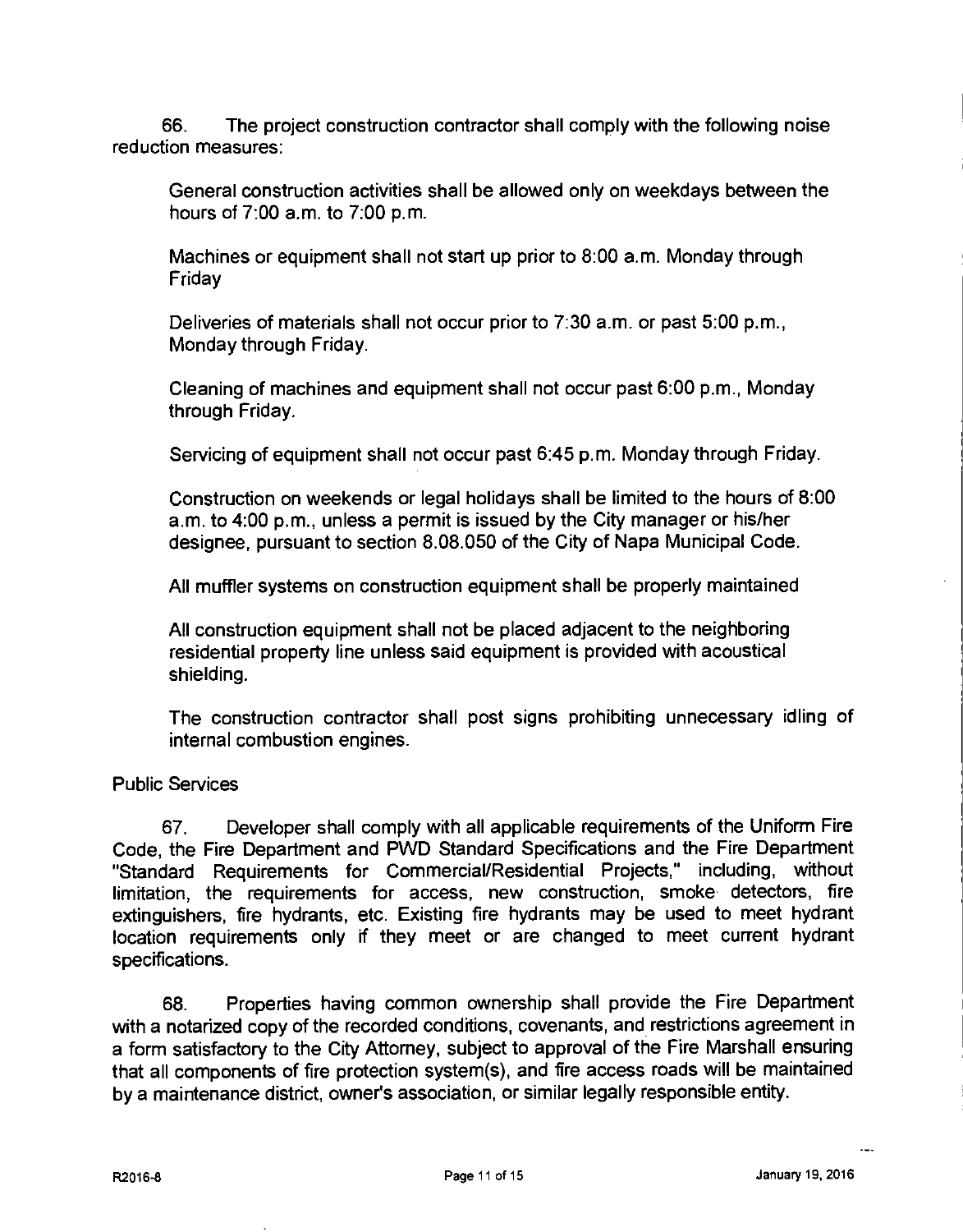69. All newly constructed buildings must have automatic sprinkler systems conforming to NFPA and City Standard Specifications, for which installation permit must be obtained from Fire Prevention. In multi-building complexes, or in buildings with three (3) or more stories, special monitoring conditions will be required. Existing habitable buildings, which are retained, shall be retrofitted.

70. The Developer of any project proposing a change in occupancy use classification (as defined in the Uniform Building Code Table 5A) in a building protected by automatic fire sprinklers shall have the sprinkler system evaluated by a licensed fire sprinkler contractor or fire protection engineer for compliance with National Fire Protection Association Installation Standards. A written report of the inspection findings shall be submitted to the Fire Department prior to final occupancy clearance. A permit is required from Fire Prevention for sprinkler system alterations.

71. The Developer of any project which proposes commercial occupancies shall secure approval from Fire Prevention and Building Division prior to signing lease agreements and allowing occupancy of prospective occupants that pose possible fire and life safety hazards, or are classified by the Uniform Building Code as an H (hazardous) occupancy. Examples of these types of occupancies are: Storage of flammable, combustible, explosive, or toxic materials, manufacturing processes involving the above, woodworking shops, fire rebuilding or storage, automotive repair, auto body repair and/or painting, factories where loose combustible fibers are present, semi-conductor fabrication facilities, bulk paint storage, etc.

72. Developer shall pay the required fire and paramedic fees for new development in accordance with Napa Municipal Code Chapter 15.78. Such fees shall be payable at the rate in effect at the time of payment for the unit involved. The City further finds that calculation of the fee pursuant to the formula set forth therein demonstrates that there is a reasonable relationship between the fees imposed and the cost of improvements attributable to this project.

# **Recreation**

73. Developer shall pay the required fees for each new dwelling unit in accordance with the Napa Municipal Code Chapter 15.68. Such fee shall be payable at the rate in effect at the time of payment for the unit involved. The findings set forth in the ordinance and Resolution 92-084 are incorporated herein. The City further finds that calculation of the fee due pursuant to the formula set forth in Section 15.68.040 of the Napa Municipal Code demonstrates that there is a reasonable relationship between the fees imposed and the cost of the improvements attributable to this project.

74. Unless project approval requires only land dedication, the Developer shall pay In-lieu Park dedication fee(s) in accordance with and for the purposes of NMC Sections 16.32.040, 15.68.010 and 15.68.090 for each residential unit authorized or allowed by project approval. Such fee(s) shall be payable at the rate in effect at time of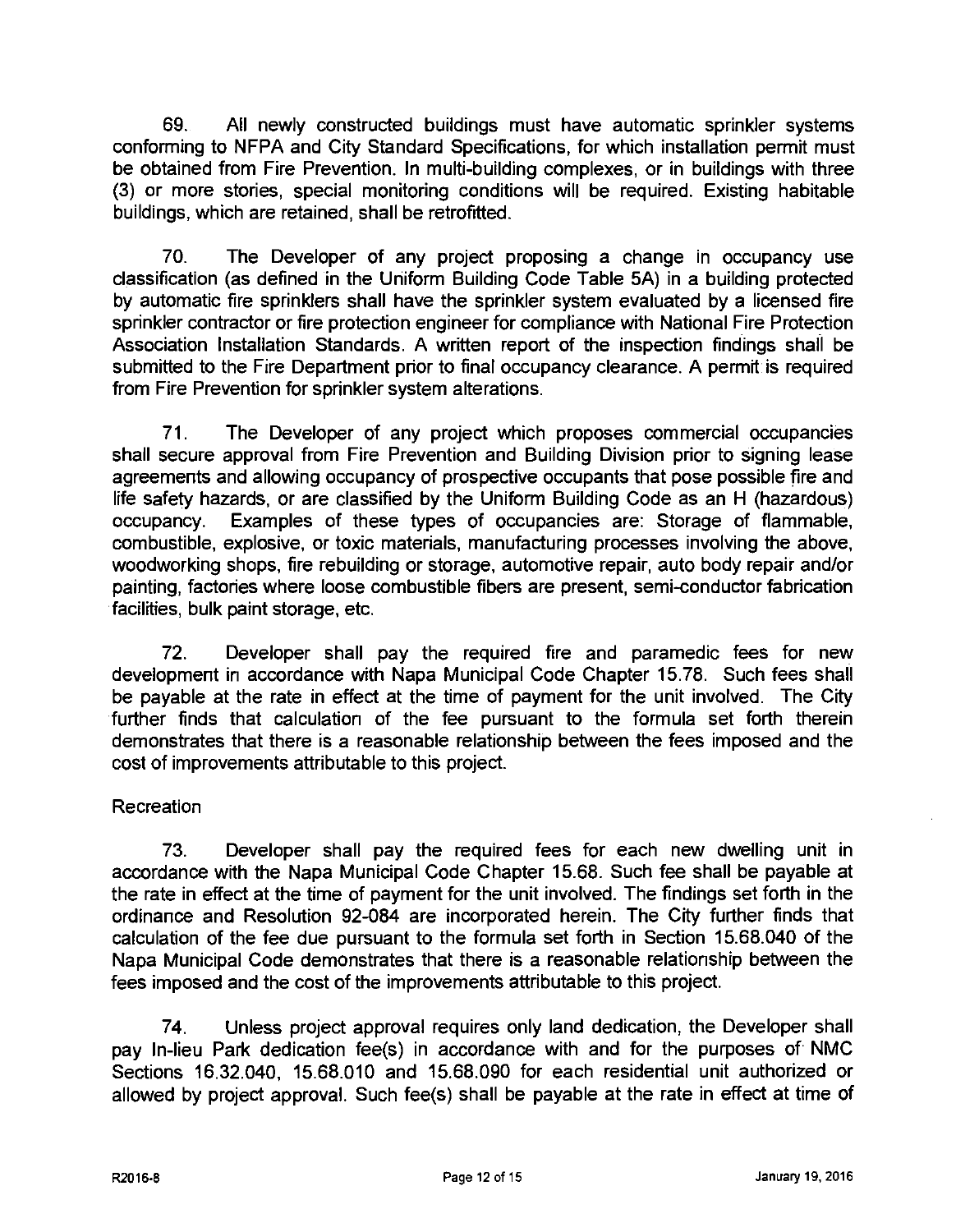payment. The findings set forth in the ordinances and in Resolution 92-084 are incorporated herein. The City further finds that the calculation of fees in accordance with the formula set forth in NMC Section 16.32.040D demonstrates that there is a reasonable relationship between the amount of fees imposed and the costs of acquisition attributable to this project.

# Transportation and Traffic

75. All required public frontage and street improvements shall be designed and built in accordance with City of Napa ordinances and the PWD Standard Specifications. Unless waived by the Public Works Director, street improvements shall include curbs, gutter, sidewalk, planting, streetlights, street trees, etc.; any additional right-of-way necessary to accommodate these improvements shall be dedicated to the City.

76. During non-working hours, open trenches shall be provided with appropriate signage, flashers, and barricades approved by the Street Superintendent to warn oncoming motorists, bicyclists, and pedestrians of potential safety hazards.

77. All road surfaces shall be restored to pre-project conditions after completion of any project-related pipeline installation activities.

78. Any pedestrian access through and/or adjacent to the project site shall remain unobstructed during project construction or an alternate route established as approved by the Police Chief and Public Works Director.

79. In order to mitigate the cumulative impact of the traffic generated by the subject project on the City's arterial and collective street system, the Developer shall pay a Street Improvement Fee in accordance with Napa Municipal Code Chapter 15.84 and implementing resolutions to pay for the traffic improvements identified therein. Such fee shall be payable at the rate in effect at the time of payment. The findings set forth in the ordinance and implementing resolutions are incorporated herein. The City further finds that the calculation of the fees in accordance with the trip generation capacity of development demonstrates there is a reasonable relationship between the amount of the fees imposed and the cost of the street improvements attributable to this project.

Utilities and Service Systems

80. Prior to trenching within existing roadway areas, the Developer's engineer shall ascertain the location of all underground utility systems and shall design any proposed subsurface utility extensions to avoid disrupting the services of such systems.

81. Water and energy conservation measures shall be incorporated into project design and construction in accordance with applicable codes and ordinances.

82. The project shall be connected to the Napa Sanitation District for sanitary sewer service. If the subject property is presently served by individual sewage disposal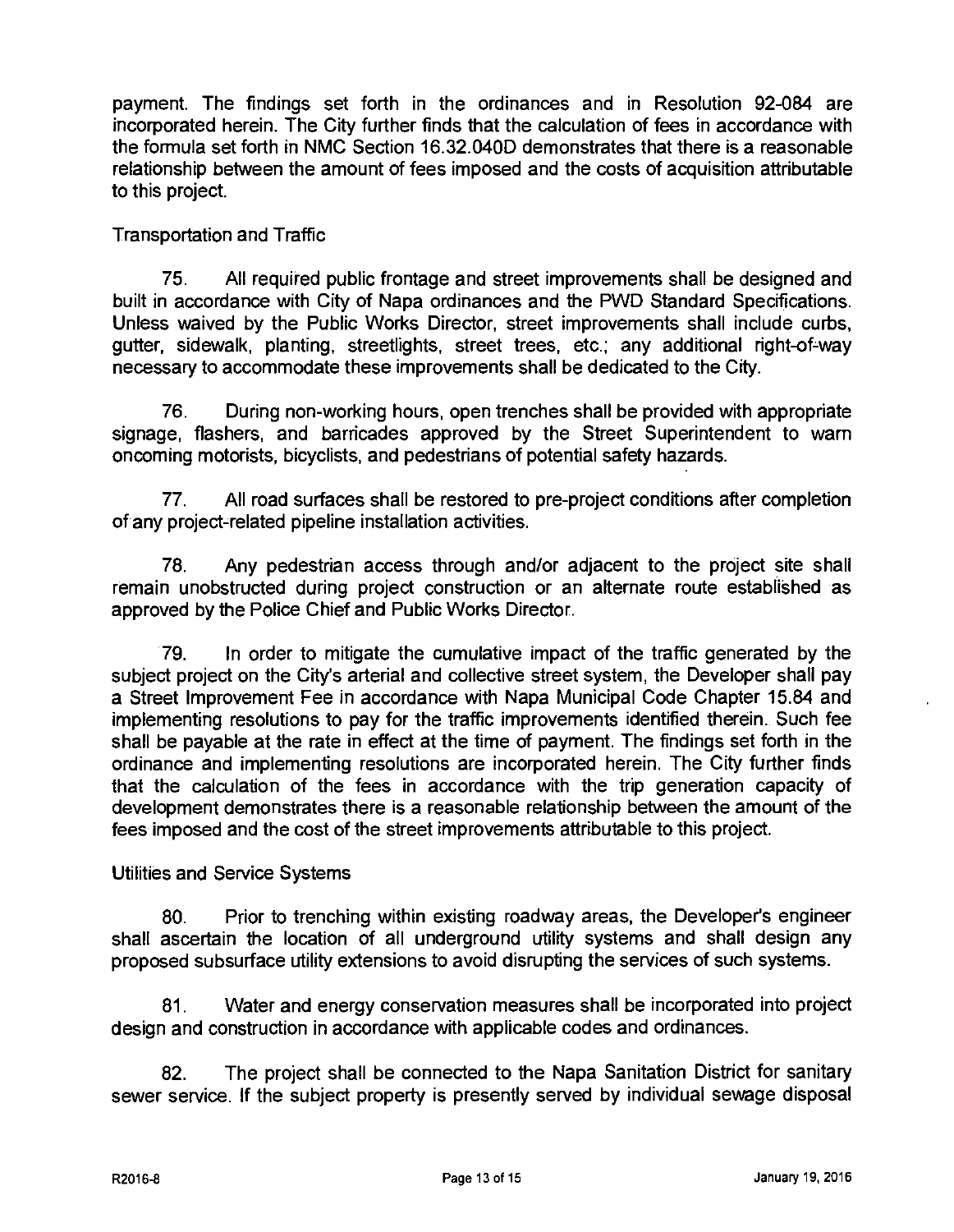systems, the septic systems, setbacks, and reserve areas must be protected and maintained during cleaning, grading, construction, and after connection to the District, the existing septic tank(s) shall be properly destroyed.

83. The project shall be connected to the City of Napa water system. Any existing well must be properly protected from potential contamination. If an existing well is to be destroyed, a well-destruction permit must be obtained from the Napa County Department of Environmental Management by a licensed well driller. If an existing well is not destroyed, it must be properly protected and an approved backflow prevention device installed according to the Water District's specifications.

84. The project shall be designed and built in accordance with the PWD Standard Specification regarding the adequate conveyance of storm waters.

85. All faucets in sinks and lavatories shall be equipped with faucet aerators designed to limit the maximum flow to two and two tenths (2.2) gallons per minute.

86. All showerheads shall be of a design to limit the maximum flow to two and one-half (2.5) gallons per minute.

87. The Developer shall completely offset the water requirements of this project by complying with the retrofit requirements of Napa Municipal Code Chapter 13.09.

88. During the construction/demolition/renovation period of the project, Developer shall use the franchised garbage hauler for the service area in which the project is located to remove all wastes generated during project development, unless Developer transports project waste. If the Developer transports the project's waste, Developer must use the appropriate landfill for the service area in which the project is located.

89. Developer shall provide for the source separation of wood waste for recycling. Developer shall use the franchised garbage hauler for the service area in which located for collection of such wood waste, unless the Developer transports such wood waste to a location where wood waste is recycled.

90. The Developer of a commercial, industrial or multi-family project with common waste disposal facilities shall submit to and receive approval from the Public Works Director of a source reduction plan which meets the City's Source Reduction and Recycling Element and implementing guidelines.

91. A recycling/solid waste enclosure shall be provided in accordance with Chapter 17.52.390, et seq. of the NMC for all commercial, industrial and multi-family projects with common solid waste facilities.

Section 3. This Resolution shall take effect immediately upon its adoption.